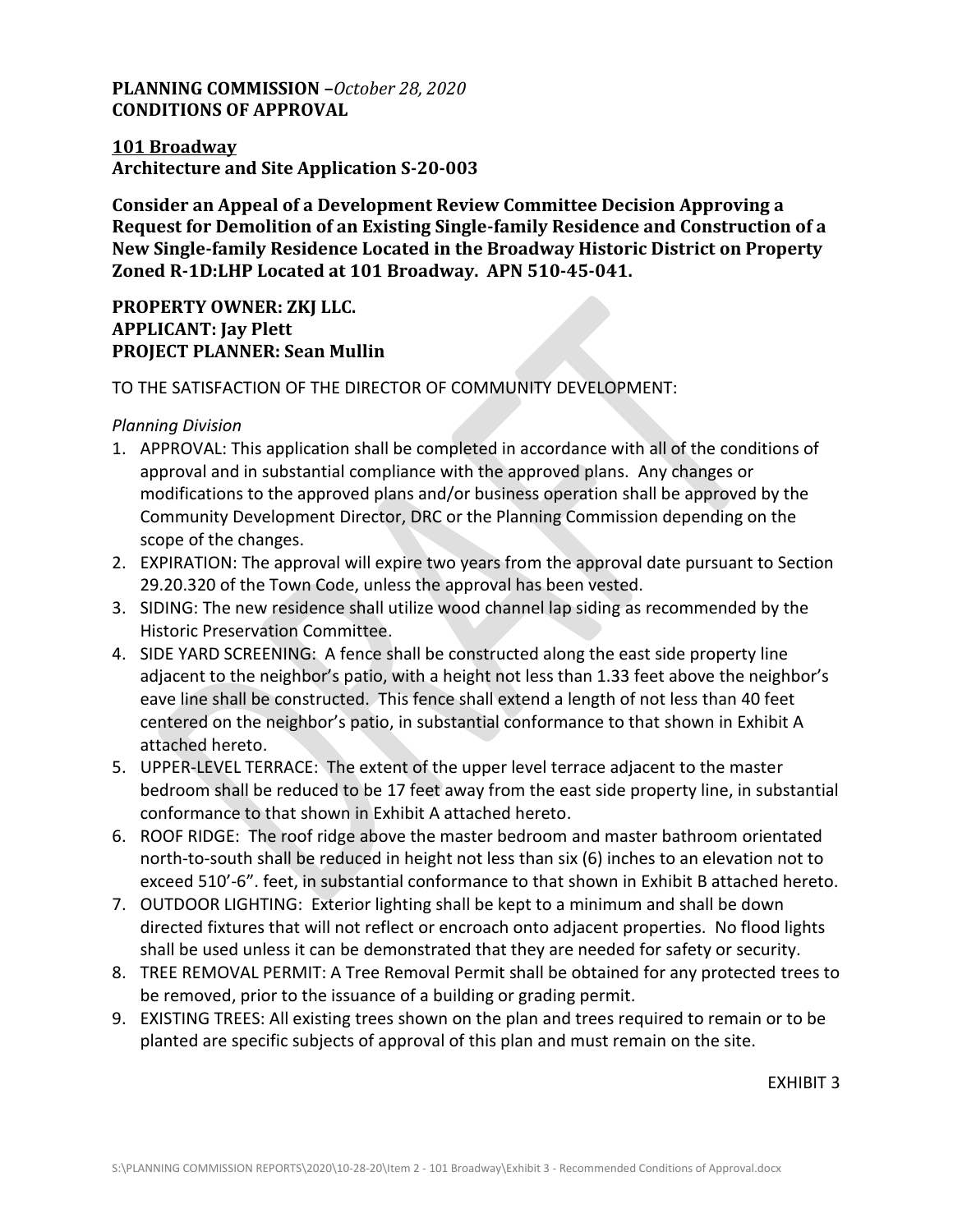- 10. TREE FENCING: Protective tree fencing, and other protection measures shall be placed at the drip line of existing trees prior to issuance of demolition and building permits and shall remain through all phases of construction. Include a tree protection plan with the construction plans.
- 11. TREE STAKING: All newly planted trees shall be double-staked using rubber tree ties.
- 12. FRONT YARD LANDSCAPE: Prior to issuance of a Certificate of Occupancy the front yard must be landscaped.
- 13. WATER EFFICIENCY LANDSCAPE ORDINANCE: The final landscape plan shall meet the requirements of the Town of Los Gatos Water Conservation Ordinance or the State Water Efficient Landscape Ordinance, whichever is more restrictive. Submittal of a Landscape Documentation Package pursuant to WELO is required prior to issuance of a building permit. A review fee based on the current fee schedule adopted by the Town Council is required when working landscape and irrigation plans are submitted for review. A completed WELO Certificate of Completion is required prior to final inspection/certificate of occupancy.
- 14. SALVAGE OF BUILDING MATERIALS: Prior to the issuance of a demolition permit, the developer shall provide the Community Development Director with written notice of the company that will be recycling the building materials. All wood, metal, glass, and aluminum materials generated from the demolished structure shall be deposited to a company which will recycle the materials. Receipts from the company(s) accepting these materials, noting the type and weight of materials, shall be submitted to the Town prior to the Town's demolition inspection.
- 15. STORY POLES: The story poles on the project site shall be removed within 30 days of approval of the Architecture & Site application.
- 16. TOWN INDEMNITY: Applicants are notified that Town Code Section 1.10.115 requires that any applicant who receives a permit or entitlement from the Town shall defend, indemnify, and hold harmless the Town and its officials in any action brought by a third party to overturn, set aside, or void the permit or entitlement. This requirement is a condition of approval of all such permits and entitlements whether or not expressly set forth in the approval and may be secured to the satisfaction of the Town Attorney.
- 17. COMPLIANCE MEMORANDUM: A memorandum shall be prepared and submitted with the building plans detailing how the Conditions of Approval will be addressed.

#### *Building Division*

- 18. PERMITS REQUIRED: A Demolition Permit is required for the demolition of the existing single-family residence and attached garage. A separate Building Permit is required for the construction of the new single-family residence and attached garage, and an additional Building Permit for the attached ADU.
- 19. APPLICABLE CODES: The current codes, as amended and adopted by the Town of Los Gatos as of January 1, 2020, are the 2019 California Building Standards Code, California Code of Regulations Title 24, Parts 1-12, including locally adopted Energy Reach Codes.
- 20. CONDITIONS OF APPROVAL: The Conditions of Approval must be blue lined in full on the cover sheet of the construction plans. A Compliance Memorandum shall be prepared and submitted with the building permit application detailing how the Conditions of Approval will be addressed.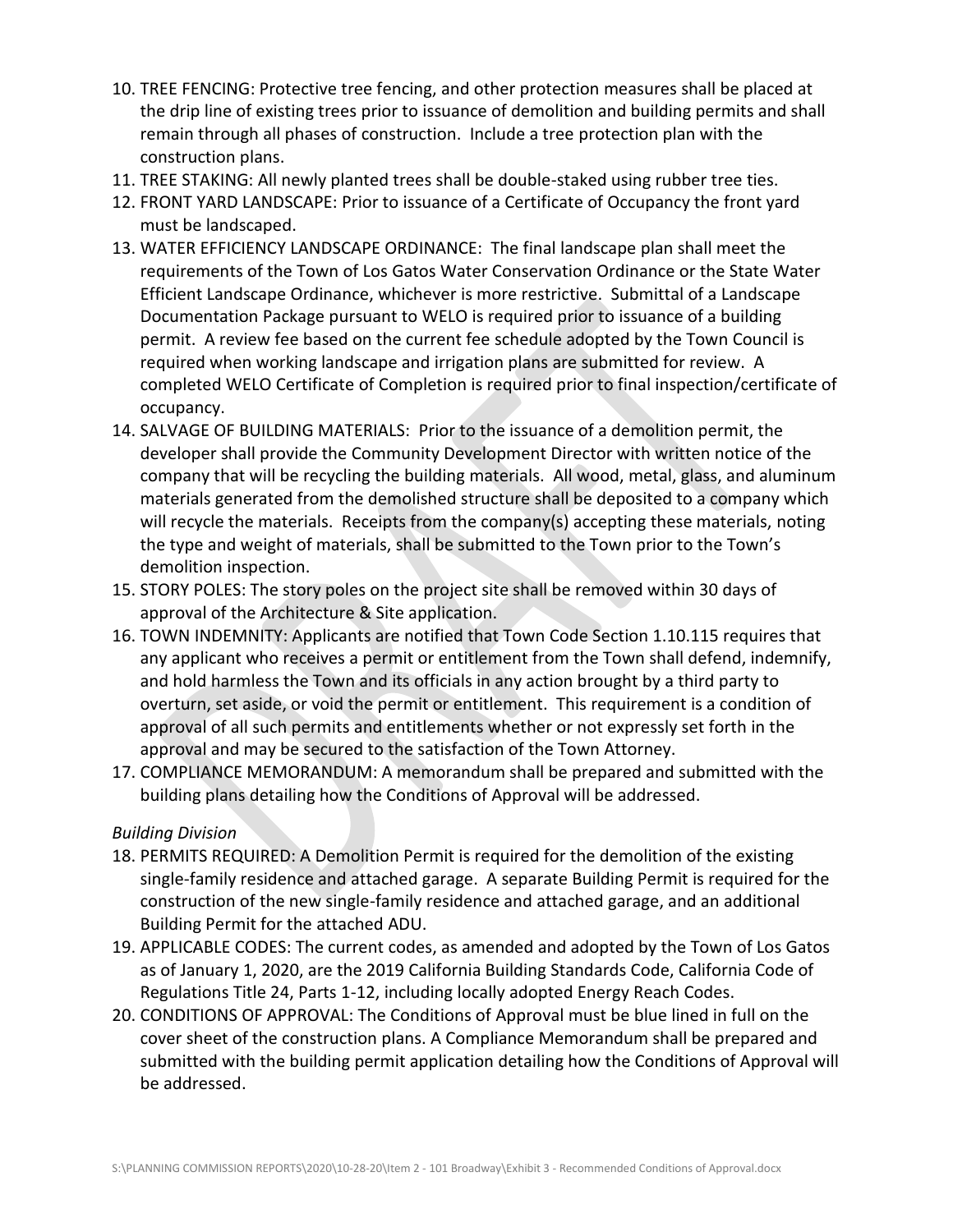- 21. BUILDING & SUITE NUMBERS: Submit requests for new building addresses to the Building Division prior to submitting for the building permit application process.
- 22. SIZE OF PLANS: Minimum size 24" x 36", maximum size 30" x 42".
- 23. REQUIREMENTS FOR COMPLETE DEMOLITION OF STRUCTURE: Obtain a Building Department Demolition Application and a Bay Area Air Quality Management District Application from the Building Department Service Counter. Once the demolition form has been completed, all signatures obtained, and written verification from PG&E that all utilities have been disconnected, return the completed form to the Building Department Service Counter with the Air District's J# Certificate, PG&E verification, and three (3) sets of site plans showing all existing structures, existing utility service lines such as water, sewer, and PG&E. No demolition work shall be done without first obtaining a permit from the Town.
- 24. SOILS REPORT: A Soils Report, prepared to the satisfaction of the Building Official, containing foundation and retaining wall design recommendations, shall be submitted with the Building Permit Application. This report shall be prepared by a licensed Civil Engineer specializing in soils mechanics.
- 25. SHORING: Shoring plans and calculations will be required for all excavations which exceed five (5) feet in depth or which remove lateral support from any existing building, adjacent property, or the public right-of-way. Shoring plans and calculations shall be prepared by a California licensed engineer and shall confirm to the Cal/OSHA regulations.
- 26. FOUNDATION INSPECTIONS: A pad certificate prepared by a licensed civil engineer or land surveyor shall be submitted to the project Building Inspector at foundation inspection. This certificate shall certify compliance with the recommendations as specified in the Soils Report, and that the building pad elevations and on-site retaining wall locations and elevations have been prepared according to the approved plans. Horizontal and vertical controls shall be set and certified by a licensed surveyor or registered Civil Engineer for the following items:
	- a. Building pad elevation
	- b. Finish floor elevation
	- c. Foundation corner locations
	- d. Retaining wall(s) locations and elevations
- 27. TITLE 24 ENERGY COMPLIANCE: All required California Title 24 Energy Compliance Forms must be blue-lined (sticky-backed), i.e. directly printed, onto a plan sheet.
- 28. TOWN RESIDENTIAL ACCESSIBILITY STANDARDS: New residential units shall be designed with adaptability features for single-family residences per Town Resolution 1994-61:
	- a. Wood backing (2" x 8" minimum) shall be provided in all bathroom walls, at water closets, showers, and bathtubs, located 34 inches from the floor to the center of the backing, suitable for the installation of grab bars if needed in the future.
	- b. All passage doors shall be at least 32-inch wide doors on the accessible floor level.
	- c. The primary entrance door shall be a 36-inch-wide door including a 5'x 5' level landing, no more than 1 inch out of plane with the immediate interior floor level and with an 18 inch clearance at interior strike edge.
	- d. A door buzzer, bell or chime shall be hard wired at primary entrance.
- 29. BACKWATER VALVE: The scope of this project may require the installation of a sanitary sewer backwater valve per Town Ordinance 6.50.025. Please provide information on the plans if a backwater valve is required and the location of the installation. The Town of Los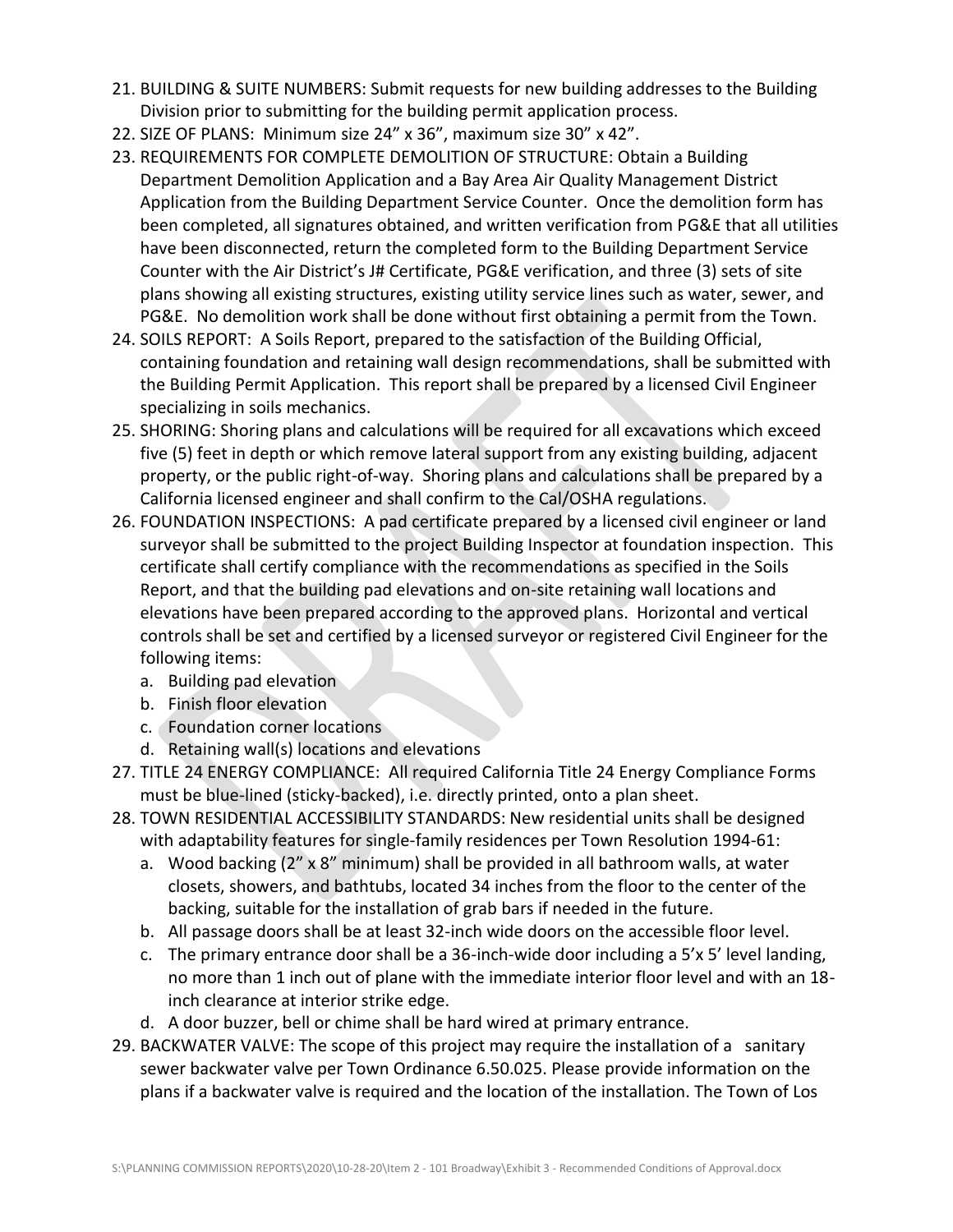Gatos Ordinance and West Valley Sanitation District (WVSD) requires backwater valves on drainage piping serving fixtures that have flood level rims less than 12 inches above the elevation of the next upstream manhole.

- 30. HAZARDOUS FIRE ZONE: All projects in the Town of Los Gatos require Class A roof assemblies.
- 31. WILDLAND-URBAN INTERFACE: This project is located in a Wildland-Urban Interface High Fire Area and must comply with Section R337 of the 2019 California Residential Code, Public Resources Code 4291 and California Government Code Section 51182.
- 32. PROVIDE DEFENSIBLE SPACE/FIRE BREAK LANDSCAPING PLAN: Prepared by a California licensed Landscape Architect in conformance with California Public Resources Code 4291 and California Government Code Section 51182.
- 33. PRIOR TO FINAL INSPECTION: Provide a letter from a California licensed Landscape Architect certifying the landscaping and vegetation clearance requirements have been completed per the California Public Resources Code 4291 and Government Code Section 51182.
- 34. SPECIAL INSPECTIONS: When a special inspection is required by CBC Section 1704, the Architect or Engineer of Record shall prepare an inspection program that shall be submitted to the Building Official for approval prior to issuance of the Building Permit. The Town Special Inspection form must be completely filled-out and signed by all requested parties prior to permit issuance. Special Inspection forms are available from the Building Division Service Counter or online at www.losgatosca.gov/building.
- 35. BLUEPRINT FOR A CLEAN BAY SHEET: The Town standard Santa Clara Valley Nonpoint Source Pollution Control Program Sheet (page size same as submitted drawings) shall be part of the plan submittal as the second page. The specification sheet is available at the Building Division Service Counter for a fee of \$2 or at ARC Blueprint for a fee or online at www.losgatosca.gov/building.
- 36. APPROVALS REQUIRED: The project requires the following departments and agencies approval before issuing a building permit:
	- a. Community Development Planning Division: (408) 354-6874
	- b. Engineering/Parks & Public Works Department: (408) 399-5771
	- c. Santa Clara County Fire Department: (408) 378-4010
	- d. West Valley Sanitation District: (408) 378-2407
	- e. Local School District: The Town will forward the paperwork to the appropriate school district(s) for processing. A copy of the paid receipt is required prior to permit issuance.

# TO THE SATISFACTION OF THE DIRECTOR OF PARKS & PUBLIC WORKS:

## *Engineering Division*

37. GENERAL: All public improvements shall be made according to the latest adopted Town Standard Plans, Standard Specifications and Engineering Design Standards. All work shall conform to the applicable Town ordinances. The adjacent public right-of-way shall be kept clear of all job-related mud, silt, concrete, dirt and other construction debris at the end of the day. Dirt and debris shall not be washed into storm drainage facilities. The storing of goods and materials on the sidewalk and/or the street will not be allowed unless an encroachment permit is issued by the Engineering Division of the Parks and Public Works Department. The Owner and/or Applicant's representative in charge shall be at the job site during all working hours. Failure to maintain the public right-of-way according to this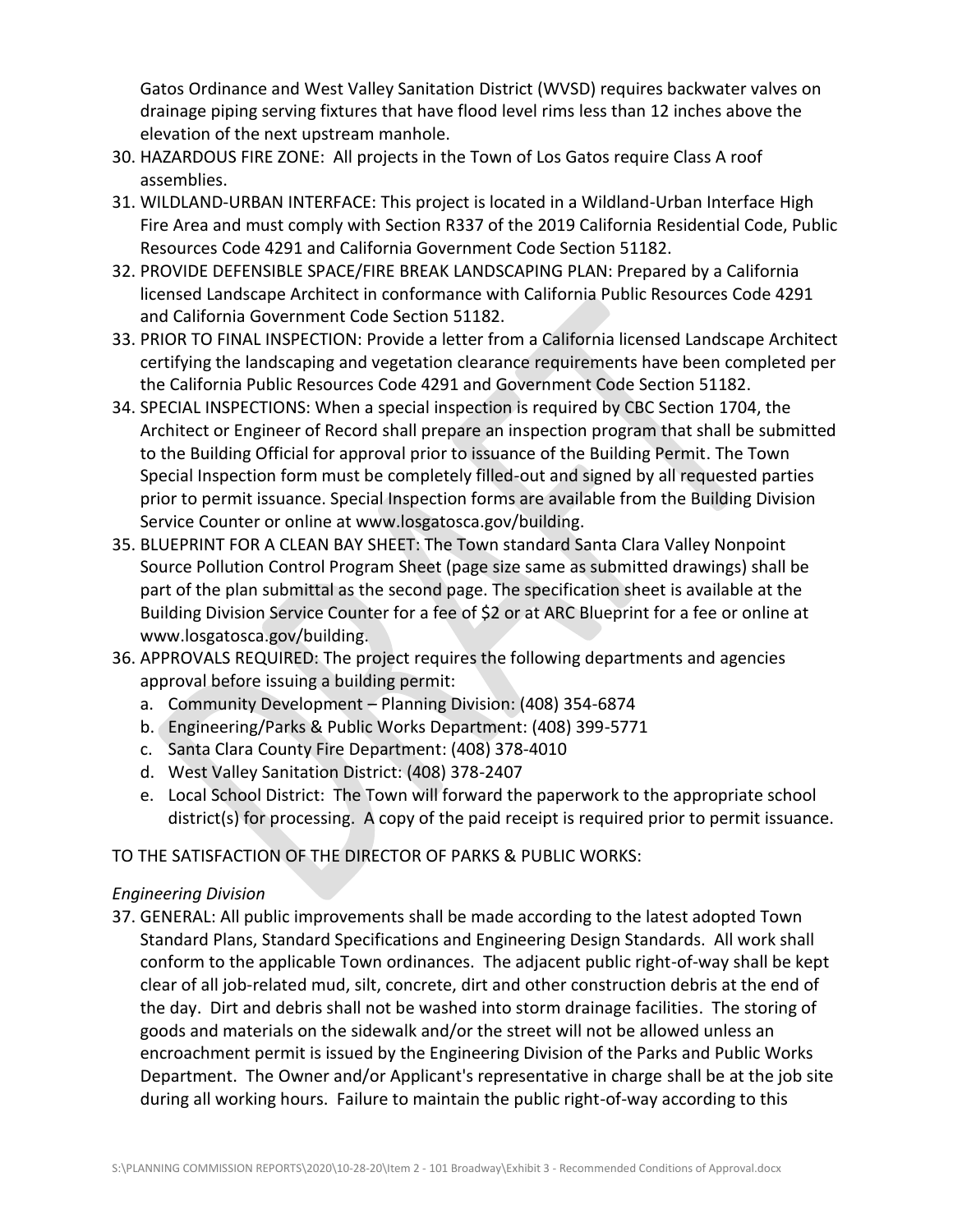condition may result in the issuance of correction notices, citations, or stop work orders and the Town performing the required maintenance at the Owner and/or Applicant's expense.

- 38. APPROVAL: This application shall be completed in accordance with all the conditions of approval listed below and in substantial compliance with the latest reviewed and approved development plans. Any changes or modifications to the approved plans or conditions of approvals shall be approved by the Town Engineer.
- 39. CONSTRUCTION PLAN REQUIREMENTS: Construction drawings shall comply with Section 1 (Construction Plan Requirements) of the Town's Engineering Design Standards, which are [available for download from the Town's website](https://www.losgatosca.gov/1088/Town-Engineering-Standards).
- 40. ENCROACHMENT PERMIT: All work in the public right-of-way will require a Construction Encroachment Permit. All work over \$5,000 will require construction security. It is the responsibility of the Owner/Applicant to obtain any necessary encroachment permits from affected agencies and private parties, including but not limited to, Pacific Gas and Electric (PG&E), AT&T, Comcast, Santa Clara Valley Water District, California Department of Transportation (Caltrans). Copies of any approvals or permits must be submitted to the Town Engineering Division of the Parks and Public Works Department prior to releasing any permit.
- 41. GENERAL LIABILITY INSURANCE: The property owner shall provide proof of insurance to the Town on a yearly basis. In addition to general coverage, the policy must cover all elements encroaching into the Town's right-of-way.
- 42. PUBLIC WORKS INSPECTIONS: The Owner and/or Applicant or their representative shall notify the Engineering Inspector at least twenty-four (24) hours before starting any work pertaining to on-site drainage facilities, grading or paving, and all work in the Town's rightof-way. Failure to do so will result in penalties and rejection of any work that occurred without inspection.
- 43. RESTORATION OF PUBLIC IMPROVEMENTS: The Owner and/or Applicant or their representative shall repair or replace all existing improvements not designated for removal that are damaged or removed because of the Owner and/or Applicant or their representative's operations. Improvements such as, but not limited to: curbs, gutters, sidewalks, driveways, signs, pavements, raised pavement markers, thermoplastic pavement markings, etc., shall be repaired and replaced to a condition equal to or better than the original condition. Any new concrete shall be free of stamps, logos, names, graffiti, etc. Any concrete identified that is displaying a stamp or equal shall be removed and replaced at the Contractor's sole expense and no additional compensation shall be allowed therefore. Existing improvement to be repaired or replaced shall be at the direction of the Engineering Construction Inspector and shall comply with all Title 24 Disabled Access provisions. The restoration of all improvements identified by the Engineering Construction Inspector shall be completed before the issuance of a certificate of occupancy. The Owner and/or Applicant or their representative shall request a walk-through with the Engineering Construction Inspector before the start of construction to verify existing conditions.
- 44. SITE SUPERVISION: The General Contractor shall provide qualified supervision on the job site at all times during construction.
- 45. STREET CLOSURE: Any proposed blockage or partial closure of the street requires an encroachment permit. Special provisions such as limitations on works hours, protective enclosures, or other means to facilitate public access in a safe manner may be required.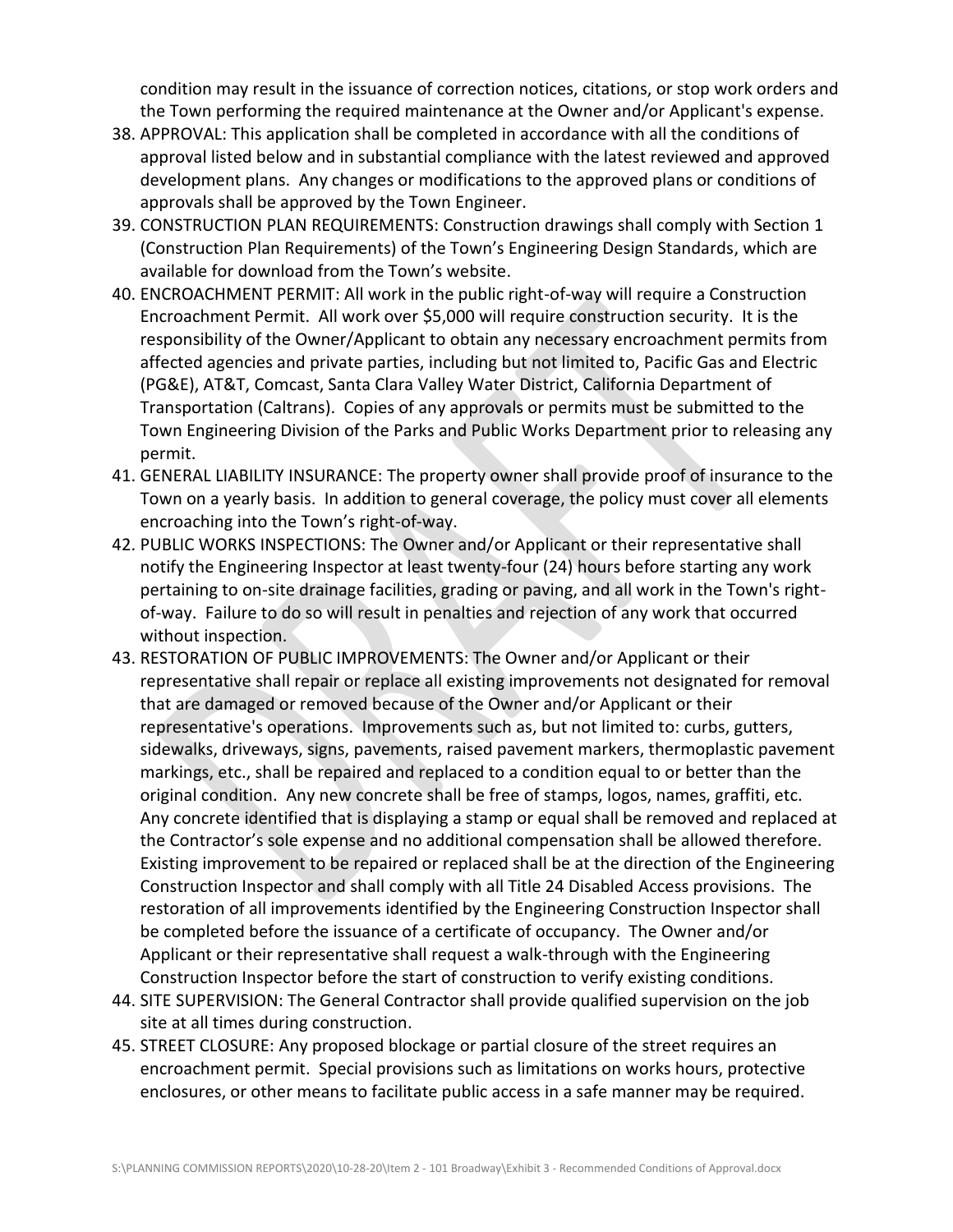- 46. PLAN CHECK FEES: Plan check fees associated with the Grading Permit shall be deposited with the Engineering Division of the Parks and Public Works Department prior to the commencement of plan check review.
- 47. INSPECTION FEES: Inspection fees shall be deposited with the Town prior to the issuance of any grading or building permits.
- 48. DESIGN CHANGES: Any proposed changes to the approved plans shall be subject to the approval of the Town prior to the commencement of any and all altered work. The Owner and/or Applicant's project engineer shall notify, in writing, the Town Engineer at least seventy-two (72) hours in advance of all the proposed changes. Any approved changes shall be incorporated into the final "as-built" plans.
- 49. PLANS AND STUDIES: All required plans and studies shall be prepared by a Registered Professional Engineer in the State of California and submitted to the Town Engineer for review and approval. Additionally, any studies imposed by the Planning Commission or Town Council shall be funded by the Owner and/or Applicant.
- 50. GRADING PERMIT: A grading permit is required for all site grading and drainage work except for exemptions listed in Section 12.20.015 of The Code of the Town of Los Gatos (Grading Ordinance). After the preceding Architecture and Site Application has been approved by the respective deciding body, the grading permit application (with grading plans and associated required materials and plan check fees) shall be made to the Engineering Division of the Parks and Public Works Department located at 41 Miles Avenue. The grading plans shall include final grading, drainage, retaining wall location(s), driveway, utilities and interim erosion control. Grading plans shall list earthwork quantities and a table of existing and proposed impervious areas. Unless specifically allowed by the Director of Parks and Public Works, the grading permit will be issued concurrently with the building permit. The grading permit is for work outside the building footprint(s). Prior to Engineering signing off and closing out on the issued grading permit, the Owner/Applicant's soils engineer shall verify, with a stamped and signed letter, that the grading activities were completed per plans and per the requirements as noted in the soils report. A separate building permit, issued by the Building Department, located at 110 E. Main Street, is needed for grading within the building footprint.
- 51. COMPLIANCE WITH HILLSIDE DEVELOPMENT STANDARDS AND GUIDELINES: All grading activities and operations shall be in compliance with Section III of the Town's Hillside Development Standards and Guidelines. All development shall be in compliance with applicable portions of Section II of the Town's Hillside Development Standards and Guidelines.
- 52. DRIVEWAY: The driveway conform to existing pavement on Broadway shall be constructed in a manner such that the existing drainage patterns will not be obstructed.
- 53. DRAINAGE IMPROVEMENT: Prior to the issuance of any grading/improvement permits, the Owner and/or Applicant shall: a) design provisions for surface drainage; and b) design all necessary storm drain facilities extending to a satisfactory point of disposal for the proper control and disposal of storm runoff; and c) provide a recorded copy of any required easements to the Town.
- 54. TREE REMOVAL: Copies of all necessary tree removal permits shall be provided prior to the issuance of a grading permit/building permit.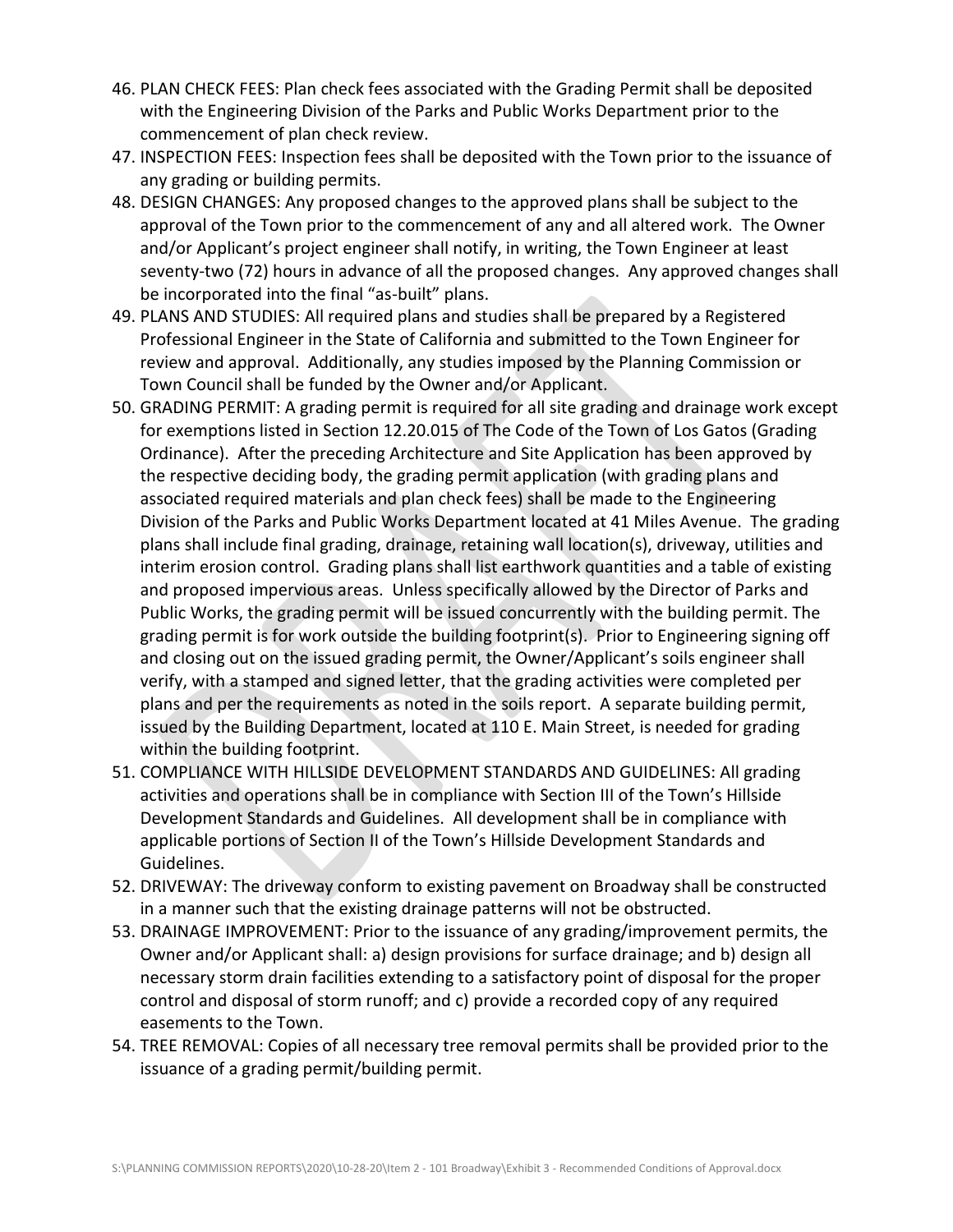- 55. SURVEYING CONTROLS: Horizontal and vertical controls shall be set and certified by a licensed surveyor or registered civil engineer qualified to practice land surveying, for the following items:
	- a. Retaining wall: top of wall elevations and locations.
	- b. Toe and top of cut and fill slopes.
- 56. PRECONSTRUCTION MEETING: Prior to the commencement of any site work, the general contractor shall:
	- a. Along with the Owner and/or Applicant, attend a pre-construction meeting with the Town Engineer to discuss the project conditions of approval, working hours, site maintenance and other construction matters;
	- b. Acknowledge in writing that they have read and understand the project conditions of approval and will make certain that all project sub-contractors have read and understand them as well prior to commencing any work, and that a copy of the project conditions of approval will be posted on-site at all times during construction.
- 57. RETAINING WALLS: A building permit, issued by the Building Department, located at 110 E. Main Street, may be required for site retaining walls. Walls are not reviewed or approved by the Engineering Division of Parks and Public Works during the grading permit plan review process.
- 58. SOILS REPORT: One electronic copy (PDF) of the soils and geologic report shall be submitted with the application. The soils report shall include specific criteria and standards governing site grading, drainage, pavement design, retaining wall design, and erosion control. The reports shall be signed and "wet stamped" by the engineer or geologist, in conformance with Section 6735 of the California Business and Professions Code.
- 59. GEOLOGY AND SOILS MITIGATION MEASURE: A geotechnical investigation shall be conducted for the project to determine the surface and sub-surface conditions at the site and to determine the potential for surface fault rupture on the site. The geotechnical study shall provide recommendations for site grading as well as the design of foundations, retaining walls, concrete slab-on-grade construction, excavation, drainage, on-site utility trenching and pavement sections. All recommendations of the investigation shall be incorporated into project plans.
- 60. SOILS REVIEW: Prior to Town approval of a development application, the Owner and/or Applicant's engineers shall prepare and submit a design-level geotechnical and geological investigation for review by the Town's consultant, with costs borne by the Owner and/or Applicant, and subsequent approval by the Town. The Owner and/or Applicant's soils engineer shall review the final grading and drainage plans to ensure that designs for foundations, retaining walls, site grading, and site drainage are in accordance with their recommendations and the peer review comments. Approval of the Owner and/or Applicant's soils engineer shall then be conveyed to the Town either by submitting a Plan Review Letter prior to issuance of grading or building permit(s).
- 61. SOILS ENGINEER CONSTRUCTION OBSERVATION: During construction, all excavations and grading shall be inspected by the Owner and/or Applicant's soils engineer prior to placement of concrete and/or backfill so they can verify that the actual conditions are as anticipated in the design-level geotechnical report and recommend appropriate changes in the recommendations contained in the report, if necessary. The results of the construction observation and testing shall be documented in an "as-built" letter/report prepared by the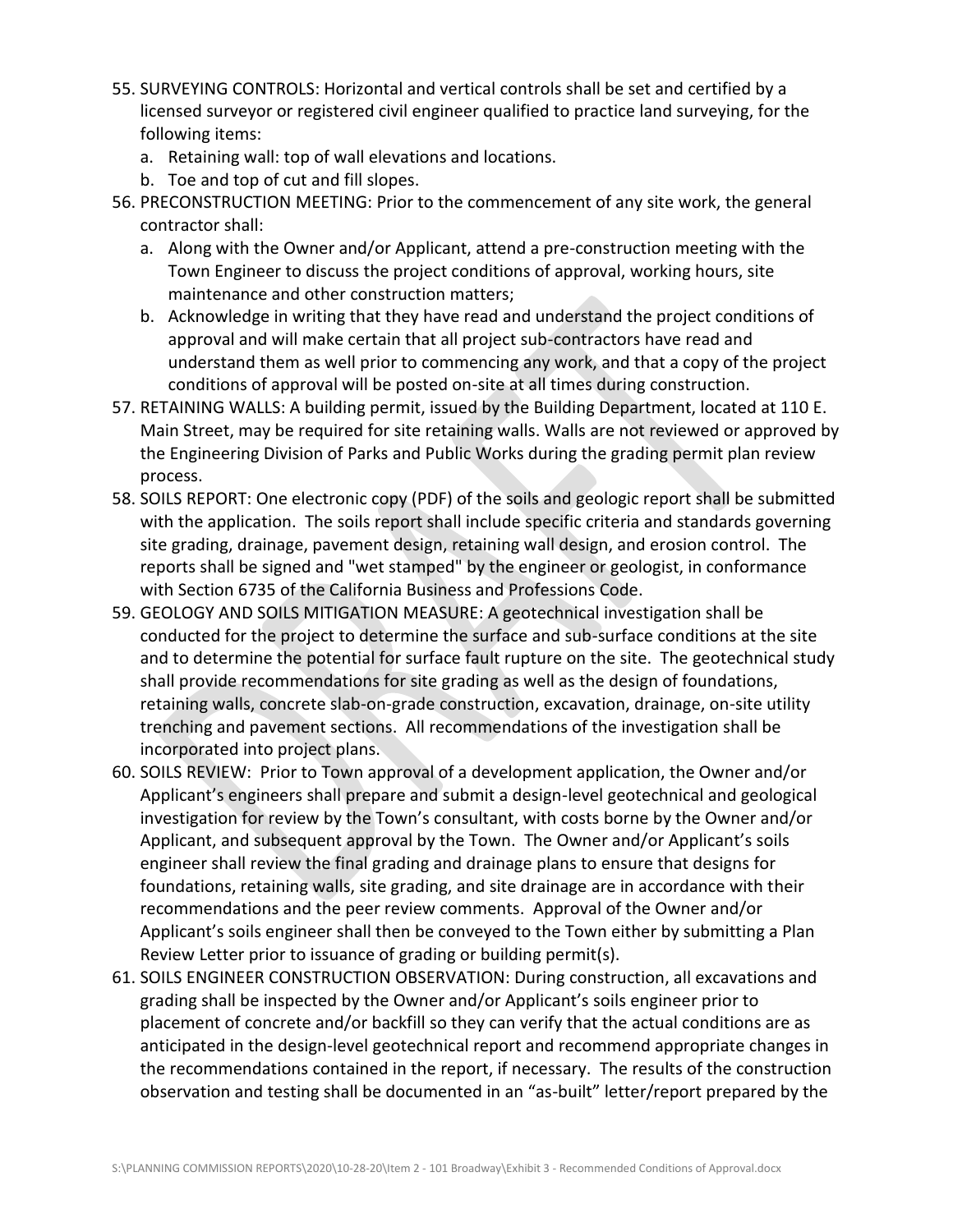Owner and/or Applicant's soils engineer and submitted to the Town before a certificate of occupancy is granted.

- 62. SOIL RECOMMENDATIONS: The project shall incorporate the geotechnical/geological recommendations contained in the Geologic and Geotechnical Study by C2EARTH, Inc., dated February 14, 2020, and any subsequently required report or addendum. Subsequent reports or addendum are subject to peer review by the Town's consultant and costs shall be borne by the Owner and/or Applicant.
- 63. WATER METER: The existing water meter, currently located within the Broadway right-ofway, shall be relocated within the property in question, directly behind the public right-ofway line. The Owner and/or Applicant shall repair and replace to existing Town standards any portion of concrete flatwork within said right-of-way that is damaged during this activity prior to issuance of a certificate of occupancy.
- 64. PUBLIC IMPROVEMENTS: The following improvements shall be installed by the Owner and/or Applicant. Plans for those improvements shall be prepared by a California registered civil engineer, reviewed and approved by the Town before the issuance of any grading or building. The improvements must be completed and accepted by the Town before a Certificate of Occupancy for any new building can be issued.
	- a. Broadway: Curb and gutter, Town standard residential driveway, 2" overlay from the centerline to the southern edge of pavement, or alternative pavement restoration measure as approved by the Town Engineer.
- 65. CERTIFICATE OF OCCUPANCY: The Engineering Division of the Parks and Public Works Department will not sign off on a Temporary Certificate of Occupancy or a Final Certificate of Occupancy until all required improvements within the Town's right-of-way have been completed and approved by the Town.
- 66. FRONTAGE IMPROVEMENTS: The Owner and/or Applicant shall be required to improve the project's public frontage (right-of-way line to centerline and/or to limits per the direction of the Town Engineer) to current Town Standards. These improvements may include but not limited to curb, gutter, driveway approach, pavement, raised pavement markers, thermoplastic pavement markings, street lighting (upgrade and/or repaint) etc. The improvements must be completed and accepted by the Town before a Certificate of Occupancy for any new building can be issued.
- 67. UTILITIES: The Owner and/or Applicant shall install all new, relocated, or temporarily removed utility services, including telephone, electric power and all other communications lines underground, as required by Town Code Section 27.50.015(b). All new utility services shall be placed underground. Underground conduit shall be provided for cable television service. The Owner and/or Applicant is required to obtain approval of all proposed utility alignments from any and all utility service providers before a Certificate of Occupancy for any new building can be issued. The Town of Los Gatos does not approve or imply approval for final alignment or design of these facilities.
- 68. CONSTRUCTION VEHICLE PARKING: Construction vehicle parking within the public right-ofway will only be allowed if it does not cause access or safety problems as determined by the Town.
- 69. CONSTRUCTION TRAFFIC CONTROL: All construction traffic and related vehicular routes, traffic control plan, and applicable pedestrian or traffic detour plans shall be submitted for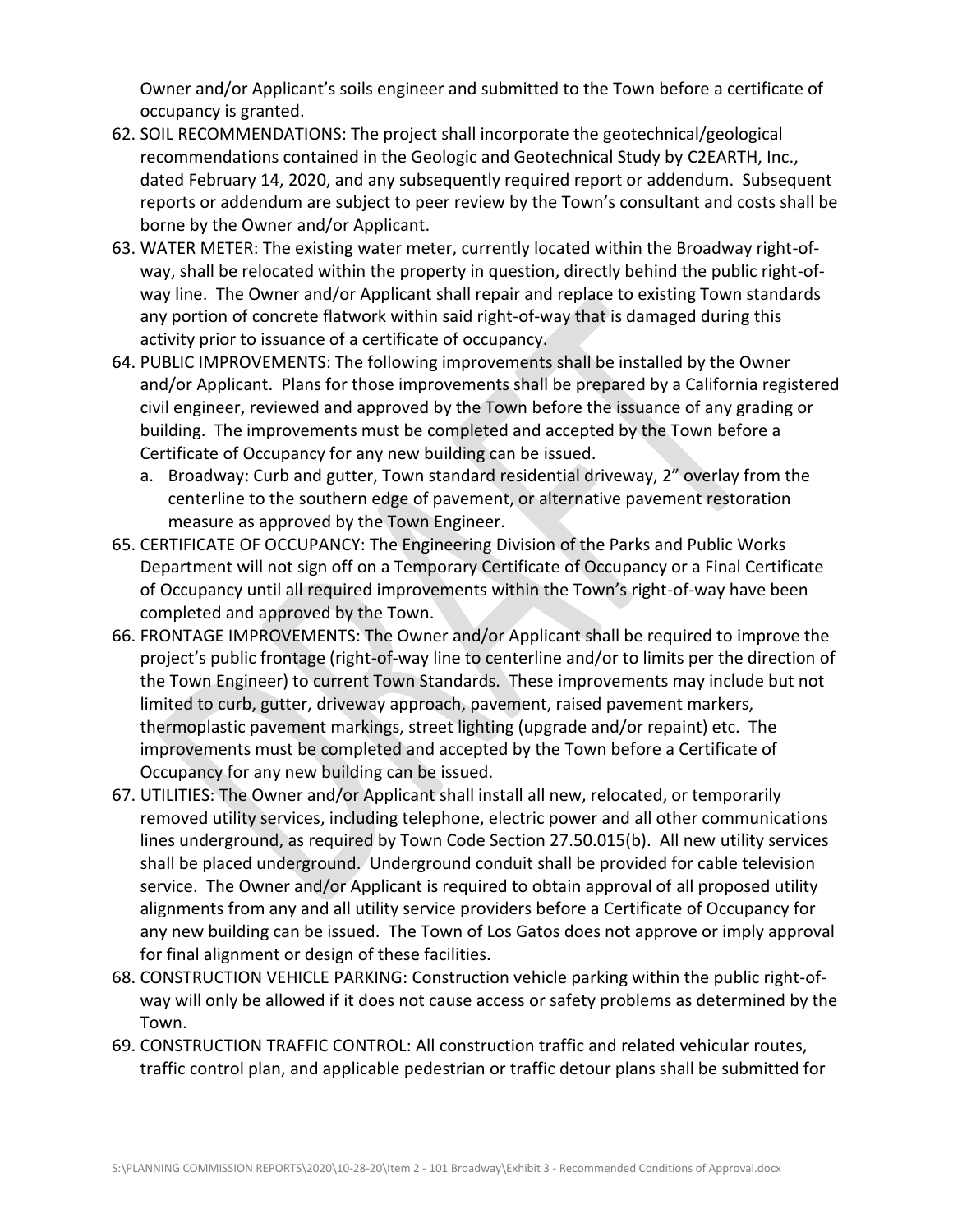review and approval by the Town Engineer prior to the issuance of an encroachment, grading or building permit.

- 70. HAULING OF SOIL: Hauling of soil on- or off-site shall not occur during the morning or evening peak periods (between 7:00 a.m. and 9:00 a.m. and between 4:00 p.m. and 6:00 p.m.), and at other times as specified by the Director of Parks and Public Works. Cover all trucks hauling soil, sand and other loose debris.
- 71. CONSTRUCTION HOURS: All construction activities, including the delivery of construction materials, labors, heavy equipment, supplies, etc., shall be limited to the hours of 8:00 a.m. to 6:00 p.m., weekdays and 9:00 a.m. to 4:00 p.m. Saturdays, holidays excluded. The Town may authorize, on a case-by-case basis, alternate construction hours. The Owner and/or Applicant shall provide written notice twenty-four (24) hours in advance of modified construction hours. Approval of this request is at discretion of the Town.
- 72. CONSTRUCTION NOISE: Between the hours of 8:00 a.m. to 8:00 p.m., weekdays and 9:00 a.m. to 7:00 p.m. weekends and holidays, construction, alteration or repair activities shall be allowed. No individual piece of equipment shall produce a noise level exceeding eightyfive (85) dBA at twenty-five (25) feet from the source. If the device is located within a structure on the property, the measurement shall be made at distances as close to twentyfive (25) feet from the device as possible. The noise level at any point outside of the property plane shall not exceed eighty-five (85) dBA.
- 73. CONSTRUCTION MANAGEMENT PLAN SHEET: Prior to the issuance of any grading or building permits, the Owner and/or Applicant's design consultant shall submit a construction management plan sheet (full-size) within the plan set that shall incorporate at a minimum the Project Schedule, employee parking, construction staging area, materials storage area(s), construction trailer(s), concrete washout(s) and proposed outhouse location(s). Please refer to the Town's [Construction Management Plan Guidelines](http://www.losgatosca.gov/DocumentCenter/View/17600) document for additional information.
- 74. BEST MANAGEMENT PRACTICES (BMPs): The Owner and/or Applicant is responsible for ensuring that all contractors are aware of all storm water quality measures and that such measures are implemented. Best Management Practices (BMPs) shall be maintained and be placed for all areas that have been graded or disturbed and for all material, equipment and/or operations that need protection. Removal of BMPs (temporary removal during construction activities) shall be replaced at the end of each working day. Failure to comply with the construction BMP will result in the issuance of correction notices, citations, or stop work orders.
- 75. SITE DESIGN MEASURES: All projects shall incorporate at least one of the following measures:
	- a. Protect sensitive areas and minimize changes to the natural topography.
	- b. Minimize impervious surface areas.
	- c. Direct roof downspouts to vegetated areas.
	- d. Use porous or pervious pavement surfaces on the driveway, at a minimum.
	- e. Use landscaping to treat stormwater.
- 76. EROSION CONTROL: Interim and final erosion control plans shall be prepared and submitted to the Engineering Division of the Parks and Public Works Department. A maximum of two (2) weeks is allowed between clearing of an area and stabilizing/building on an area if grading is allowed during the rainy season. Interim erosion control measures, to be carried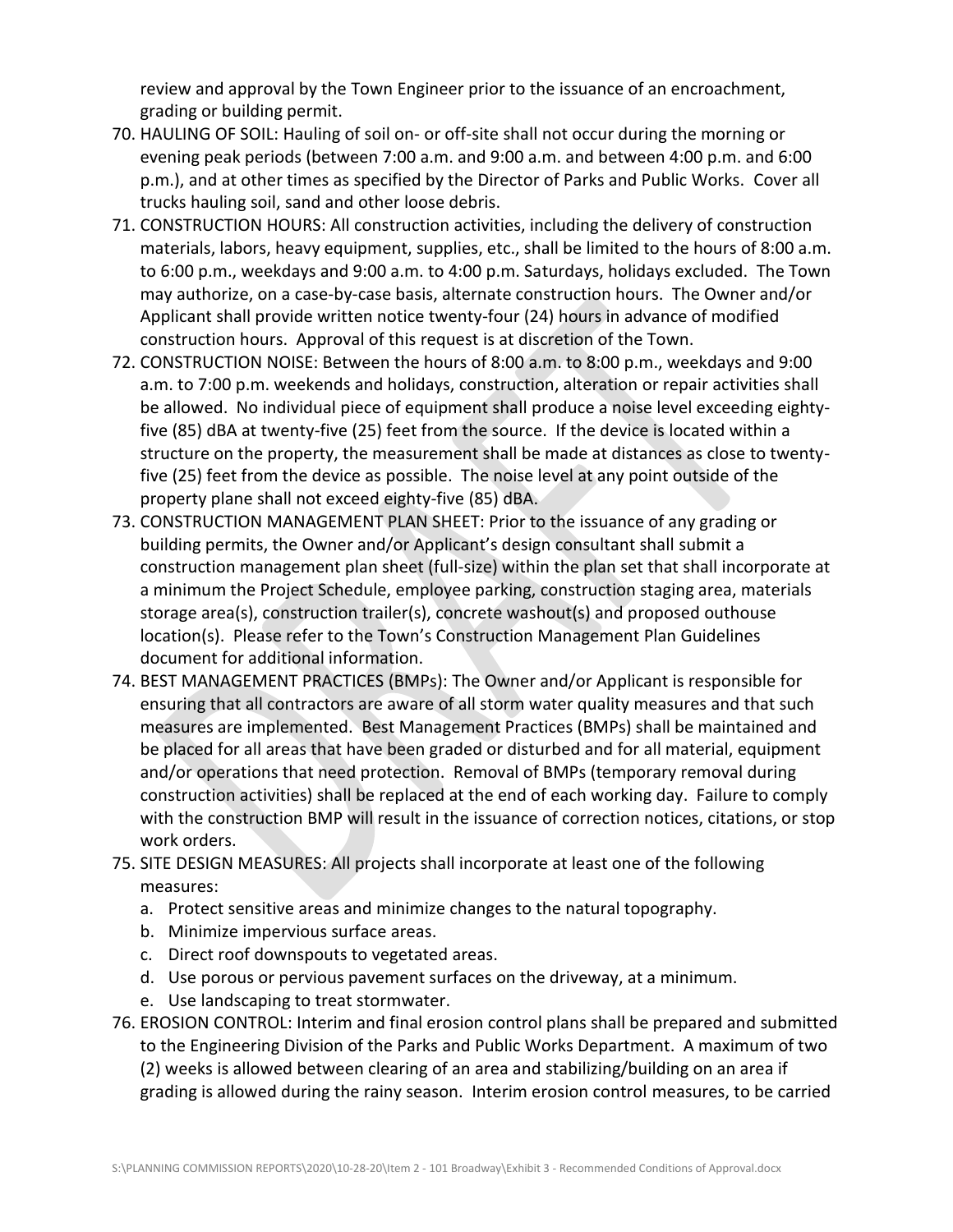out during construction and before installation of the final landscaping, shall be included. Interim erosion control method shall include, but are not limited to: silt fences, fiber rolls (with locations and details), erosion control blankets, Town standard seeding specification, filter berms, check dams, retention basins, etc. Provide erosion control measures as needed to protect downstream water quality during winter months. The Town of Los Gatos Engineering Division of the Parks and Public Works Department and the Building Department will conduct periodic NPDES inspections of the site throughout the recognized storm season to verify compliance with the Construction General Permit and Stormwater ordinances and regulations.

- 77. DUST CONTROL: Blowing dust shall be reduced by timing construction activities so that paving and building construction begin as soon as possible after completion of grading, and by landscaping disturbed soils as soon as possible. Further, water trucks shall be present and in use at the construction site. All portions of the site subject to blowing dust shall be watered as often as deemed necessary by the Town, or a minimum of three (3) times daily, or apply (non-toxic) soil stabilizers on all unpaved access roads, parking areas, and staging areas at construction sites in order to insure proper control of blowing dust for the duration of the project. Watering on public streets shall not occur. Streets shall be cleaned by street sweepers or by hand as often as deemed necessary by the Town Engineer, or at least once a day. Watering associated with on-site construction activity shall take place between the hours of 8 a.m. and 5 p.m. and shall include at least one (1) late-afternoon watering to minimize the effects of blowing dust. All public streets soiled or littered due to this construction activity shall be cleaned and swept on a daily basis during the workweek to the satisfaction of the Town. Demolition or earthwork activities shall be halted when wind speeds (instantaneous gusts) exceed twenty (20) miles per hour (MPH). All trucks hauling soil, sand, or other loose debris shall be covered.
- 78. AIR QUALITY: To limit the project's construction-related dust and criteria pollutant emissions, the following the Bay Area Air Quality Management District (BAAQMD) recommended basic construction measures shall be included in the project's grading plan, building plans, and contract specifications:
	- a. All exposed surfaces (e.g., parking areas, staging areas, soil piles, graded areas, and unpaved access roads) shall be watered two times per day, or otherwise kept dust-free.
	- b. All haul trucks designated for removal of excavated soil and demolition debris from site shall be staged off-site until materials are ready for immediate loading and removal from site.
	- c. All haul trucks transporting soil, sand, debris, or other loose material off-site shall be covered.
	- d. As practicable, all haul trucks and other large construction equipment shall be staged in areas away from the adjacent residential homes.
	- e. All visible mud or dirt track-out onto adjacent public roads shall be removed using wet power vacuum street sweepers at least once per day, or as deemed appropriate by Town Engineer. The use of dry power sweeping is prohibited. An on-site track-out control device is also recommended to minimize mud and dirt-track-out onto adjacent public roads.
	- f. All vehicle speeds on unpaved surfaces shall be limited to fifteen (15) miles per hour.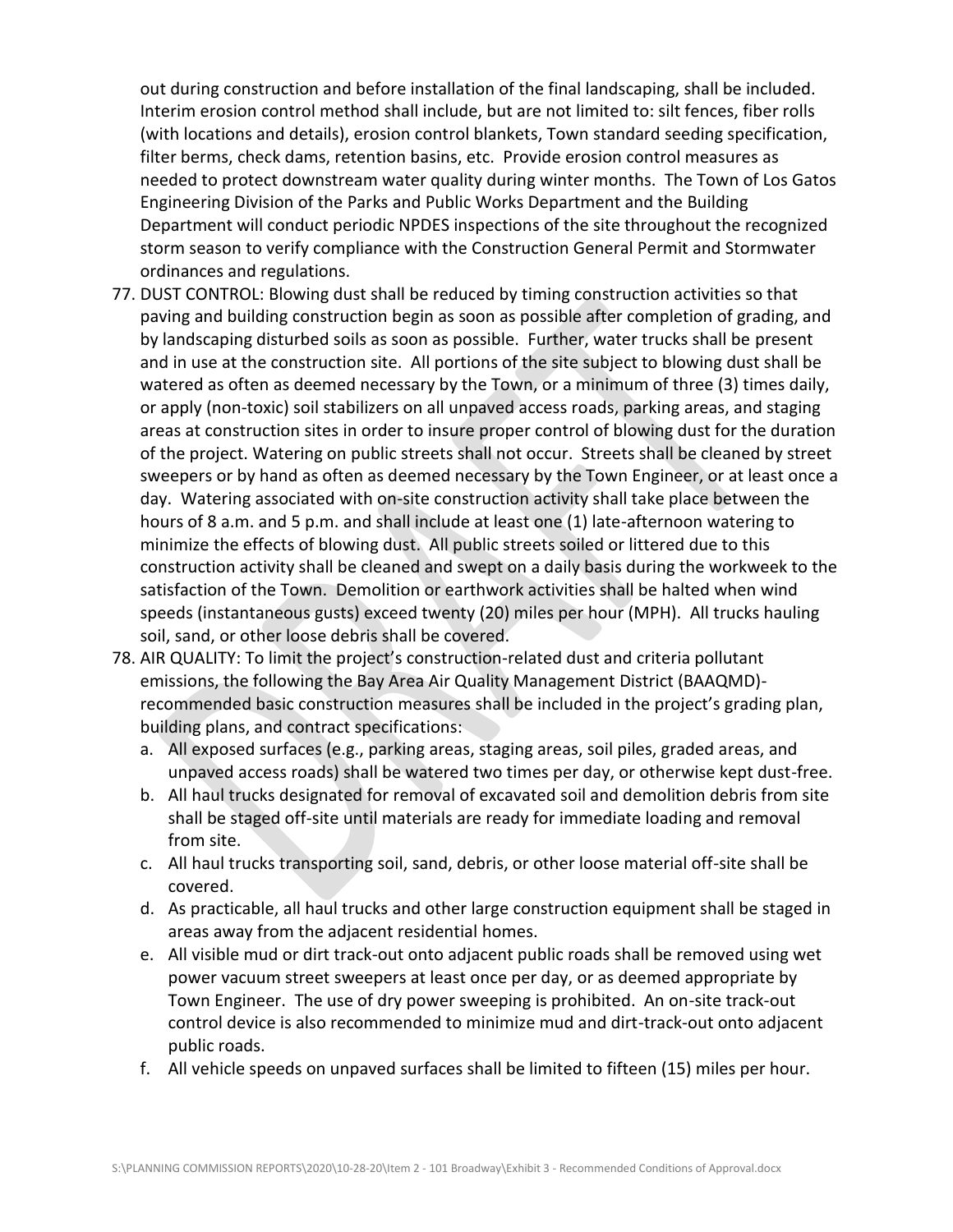- g. All driveways and sidewalks to be paved shall be completed as soon as possible. Building pads shall be laid as soon as possible after grading unless seeding or soil binders are used.
- h. Post a publicly visible sign with the telephone number and person to contact at the lead agency regarding dust complaints. This person shall respond and take corrective action within forty-eight (48) hours. The Air District's phone number shall also be visible to ensure compliance with applicable regulations. Please provide the BAAQMD's complaint number on the sign: 24-hour toll-free hotline at 1-800-334-ODOR (6367).
- i. All excavation, grading, and/or demolition activities shall be suspended when average wind speeds exceed twenty (20) miles per hour.
- j. Vegetative ground cover (e.g., fast-germinating native grass seed) shall be planted in disturbed areas as soon as possible and watered appropriately until vegetation is established.
- 79. CONSTRUCTION ACTIVITIES: All construction shall conform to the latest requirements of the CASQA Stormwater Best Management Practices Handbooks for Construction Activities and New Development and Redevelopment, the Town's grading and erosion control ordinance, and other generally accepted engineering practices for erosion control as required by the Town Engineer when undertaking construction activities.
- 80. SITE DRAINAGE: Rainwater leaders shall be discharged to splash blocks. No through curb drains will be allowed. On-site drainage systems for all projects shall include one of the alternatives included in section C.3.i of the Municipal Regional NPDES Permit. These include storm water reuse via cisterns or rain barrels, directing runoff from impervious surfaces to vegetated areas and use of permeable surfaces. Stormwater treatment facilities shall be placed a minimum of ten (10) feet from the adjacent property line and/or right-of-way. Alternatively, the facility(ies) may be located with an offset between 5 and 10 feet from the adjacent property and/or right-of-way line(s) if the responsible engineer in charge provides a stamped and signed letter that addresses infiltration and states how facilities, improvements and infrastructure within the Town's right-of-way (driveway approach, curb and gutter, etc.) and/or the adjacent property will not be adversely affected. No improvements shall obstruct or divert runoff to the detriment of an adjacent, downstream or down slope property.
- 81. SILT AND MUD IN PUBLIC RIGHT-OF-WAY: It is the responsibility of Contractor and homeowner to make sure that all dirt tracked into the public right-of-way is cleaned up on a daily basis. Mud, silt, concrete and other construction debris SHALL NOT be washed into the Town's storm drains.
- 82. GOOD HOUSEKEEPING: Good housekeeping practices shall be observed at all times during the course of construction. All construction shall be diligently supervised by a person or persons authorized to do so at all times during working hours. The Owner and/or Applicant's representative in charge shall be at the job site during all working hours. Failure to maintain the public right-of-way according to this condition may result in penalties and/or the Town performing the required maintenance at the Owner and/or Applicant's expense.
- 83. PERMIT ISSUANCE: Permits for each phase; reclamation, landscape, and grading, shall be issued simultaneously.
- 84. COVERED TRUCKS: All trucks transporting materials to and from the site shall be covered.